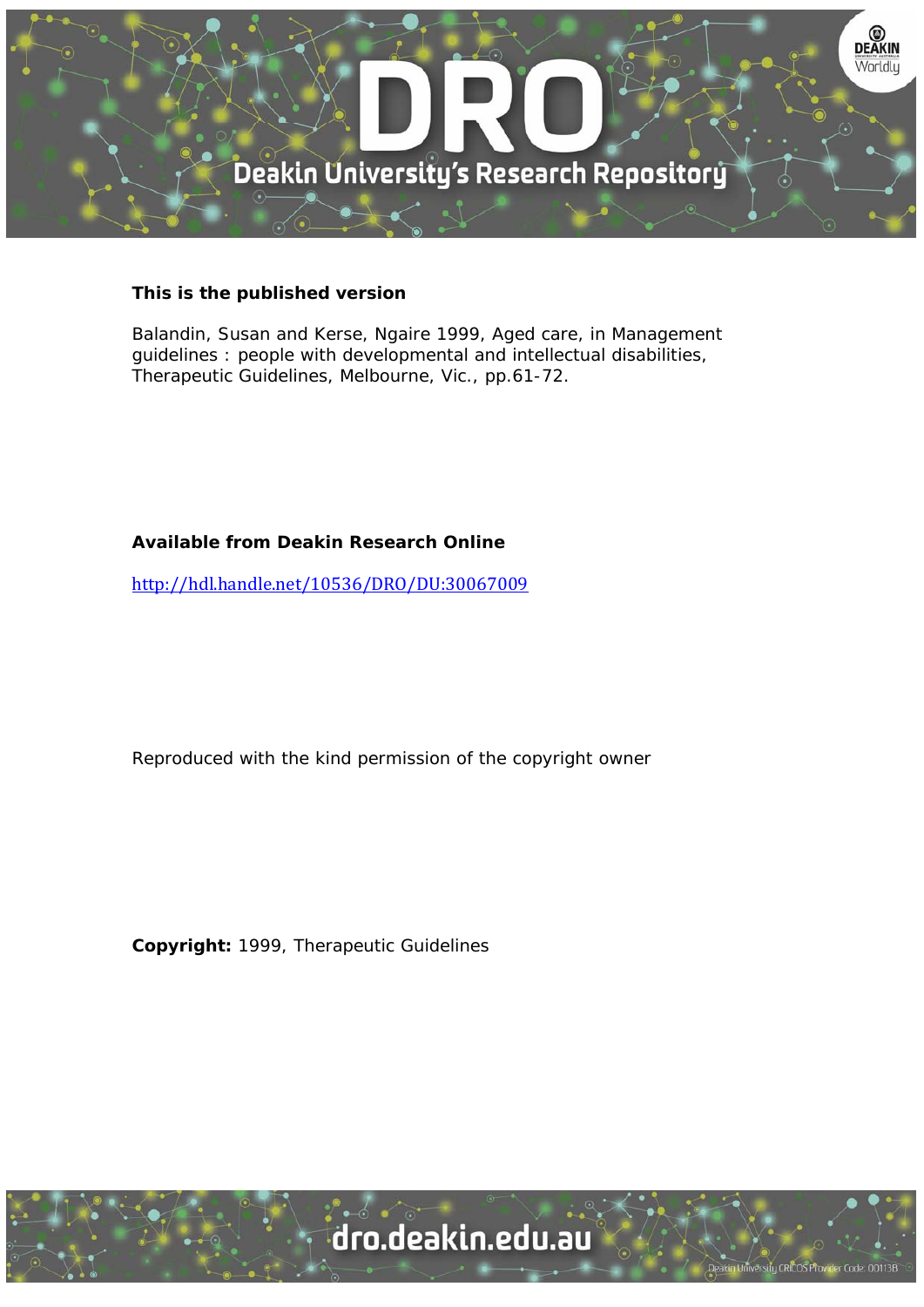# **Aged Care SUSAN BALANDIN AND NGAIRE KERSE**

| <b>URINARY INCONTINENCE</b>                        |
|----------------------------------------------------|
| <b>CARDIOVASCULAR AND</b>                          |
| <b>CEREBROVASCULAR DISEASE</b>                     |
| <b>EPILEPSY</b>                                    |
| <b>CONFUSION</b>                                   |
| <b>GRIEF, BEREAVEMENT AND</b><br><b>DEPRESSION</b> |
| <b>ACCESS AND ENVIRONMENT</b>                      |
|                                                    |

Individuals with a developmental disability will experience the same health issues associated with the normal ageing process<sup>1</sup> and will require similar services from their doctor as any other ageing person. However, they may have additional unique needs depending on the aetiology of their disability, their environmental history, their lifestyle, eg exercise, diet, and their patterns of medication usage.<sup>1</sup> It is important to be sensitive to these additional needs.

This chapter will focus on issues pertinent to ageing adults with a developmental disability, and issues that may be overlooked due to communication difficulties or a lack of training or awareness of ageing and health issues. <sup>2</sup>

## **AGEING AND SYNDROMES**

Some syndromes associated with developmental disability are known to have specific health issues related to ageing. A recent study suggested that adults with cerebral palsy experienced physical changes that they attributed to an early ageing process. 3 Individuals with Down syndrome may also experience precocious ageing and the incidence of Alzheimer's disease is higher in individuals with Down syndrome than the rest of the population including those with an intellectual disability. <sup>1</sup>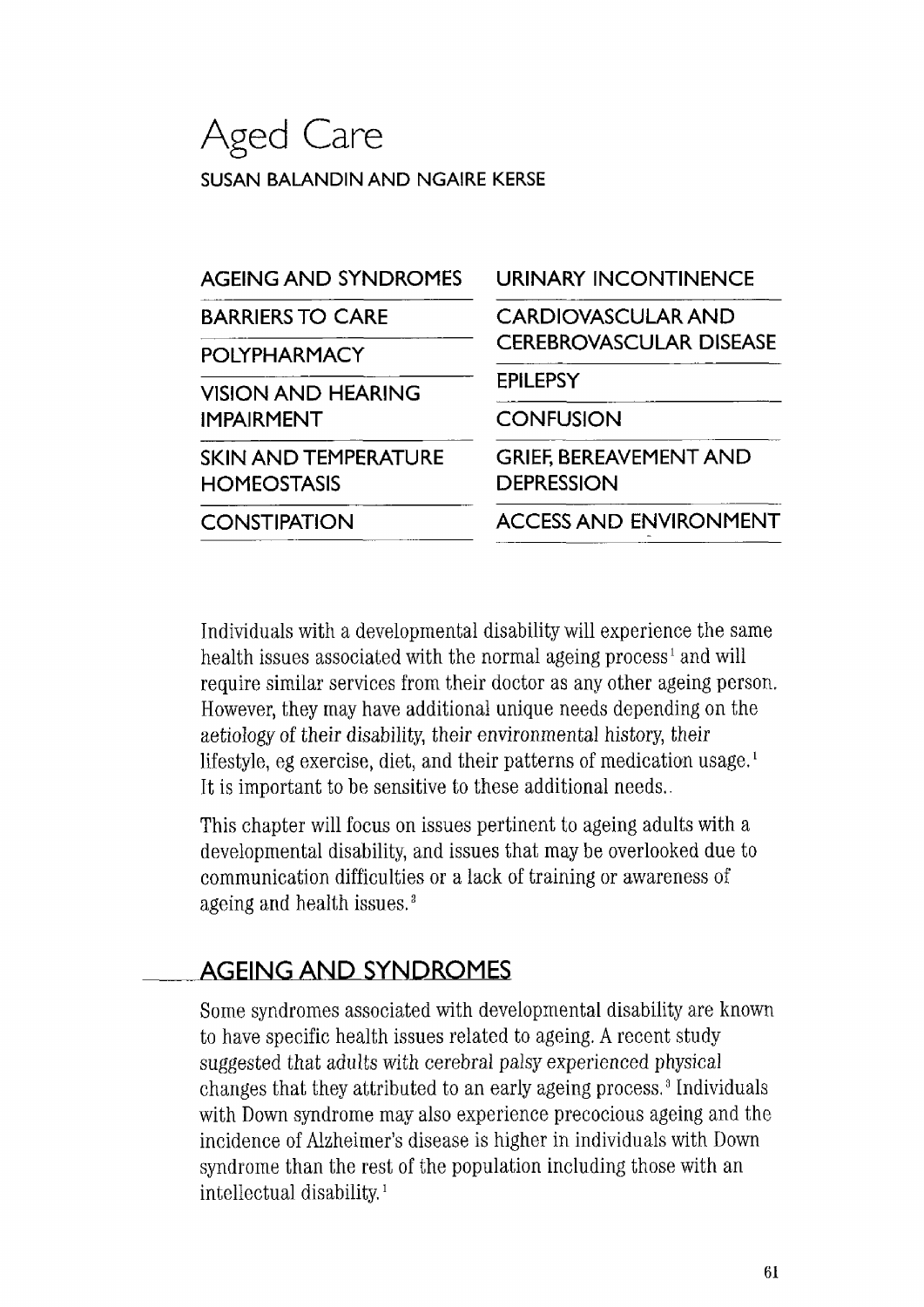## **BARRIERS TO CARE**

Many health management issues are the same for all individuals who are ageing. However, clinical management of ageing adults with a developmental disability is often complicated.

Communication impairments can cause difficulties in obtaining an accurate history and performing examinations.

Family members are often unaware of changes that occur during the ageing process<sup>1</sup> and may attribute problems to the disability or behaviour rather than a change in health status, secondary to ageing.

Carers who are not family members may have a limited understanding of ageing, as they themselves are often young and untrained 1 • 3 and may have limited knowledge of the individual for whom they are caring.

Older adults with a developmental disability may have frequent changes in carers 4 and residential location, and health records are often inadequate. 1 Consequently, it may take some time to piece together an accurate picture of the individual's health status.

### **Recommendation**

Every older person with a developmental disability needs to be evaluated as an individual and the doctor should encourage individuals and their carers to keep careful records and to attend the practice regularly so that over time the doctor, individual and carer build up a good rapport.

## **POLYPHARMACY**

As developmentally disabled adults age they are likely to develop medical problems requiring additional medications. These are often in addition to an established medication regimen. Interactions between their new and existing medications can cause problems, while changes in the metabolism and excretion of their current drug regimes will need to be considered.

### **DRUG METABOLISM**

Changes in drug utilisation occur with ageing. Absorption is minimally affected. Metabolism, excretion and bioavailability all change with ageing, and are discussed in the next section. As adults age their drug metabolism rate slows secondary to changes in liver metabolism.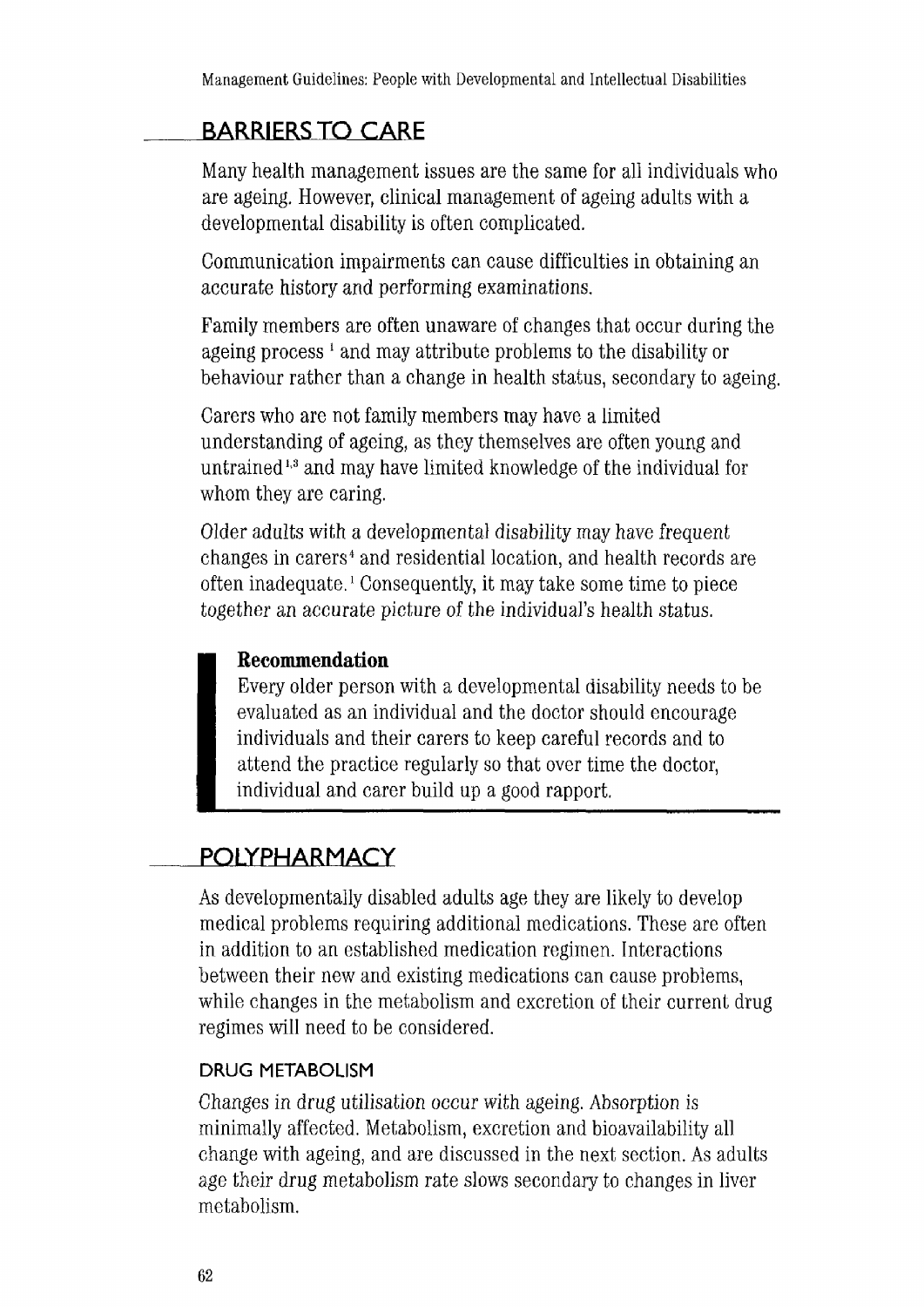- Hepatic oxidative activity decreases with age .
- Liver volume decreases significantly with age.
- Hepatic blood flow decreases with age. 5

The liver metabolises drugs through two processes. 6 The first process introduces a polar (water-soluble) group into the drug molecule by one or more of the following processes: oxidation; reduction; demethylation; hydroxylation.

Sites on the drug molecule are now made available for the second process, conjugation. The second process includes acetylation ( eg isoniazid), glucuronidation ( eg paracetamol) and sulfation. Some drugs go through both phases.

Although current research debates this, the alterations in oxidative metabolism of some drugs in older people may prolong the duration of action of drugs such as diazepam, propranolol, chlordiazepoxide and theophylline.

### **Be Aware**

Be aware of possible adverse drug reactions due to the prolonged duration of action and note that a reduced dose may be required.

*Table 13 Some drugs that are affected by age-related changes in hepatic metabolism* 

| Half-life        | <i><b>Clearance</b></i> |  |
|------------------|-------------------------|--|
| chlordiazepoxide | chlordiazepoxide        |  |
| chlormethiazole  | chlormethiazole         |  |
| desipramine*     | imipramine              |  |
| diazepam*        | metoprolol              |  |
| lorazepam*       | nortriptyline*          |  |
| metoprolol*      | paracetamol             |  |
| nitrazepam*      | phenytoin*              |  |
| paracetamol      | propranolol             |  |
| quinidine        |                         |  |

\* conflicting results from independent studies by different authors

### **DRUG EXCRETION**

Advancing age produces a decline in renal function. From 20 to 90 years glomerular filtration rate decreases by 46 percent, renal blood flow decreases by 53 percent and tubular excretion decreases by 44 percent.

Dehydration, cardiac failure, hypotension and urinary retention may further decrease excretory capacity. Therefore drugs predominantly excreted in the urine may have prolonged duration of action and are more likely to reach toxic levels unless their dose is reduced.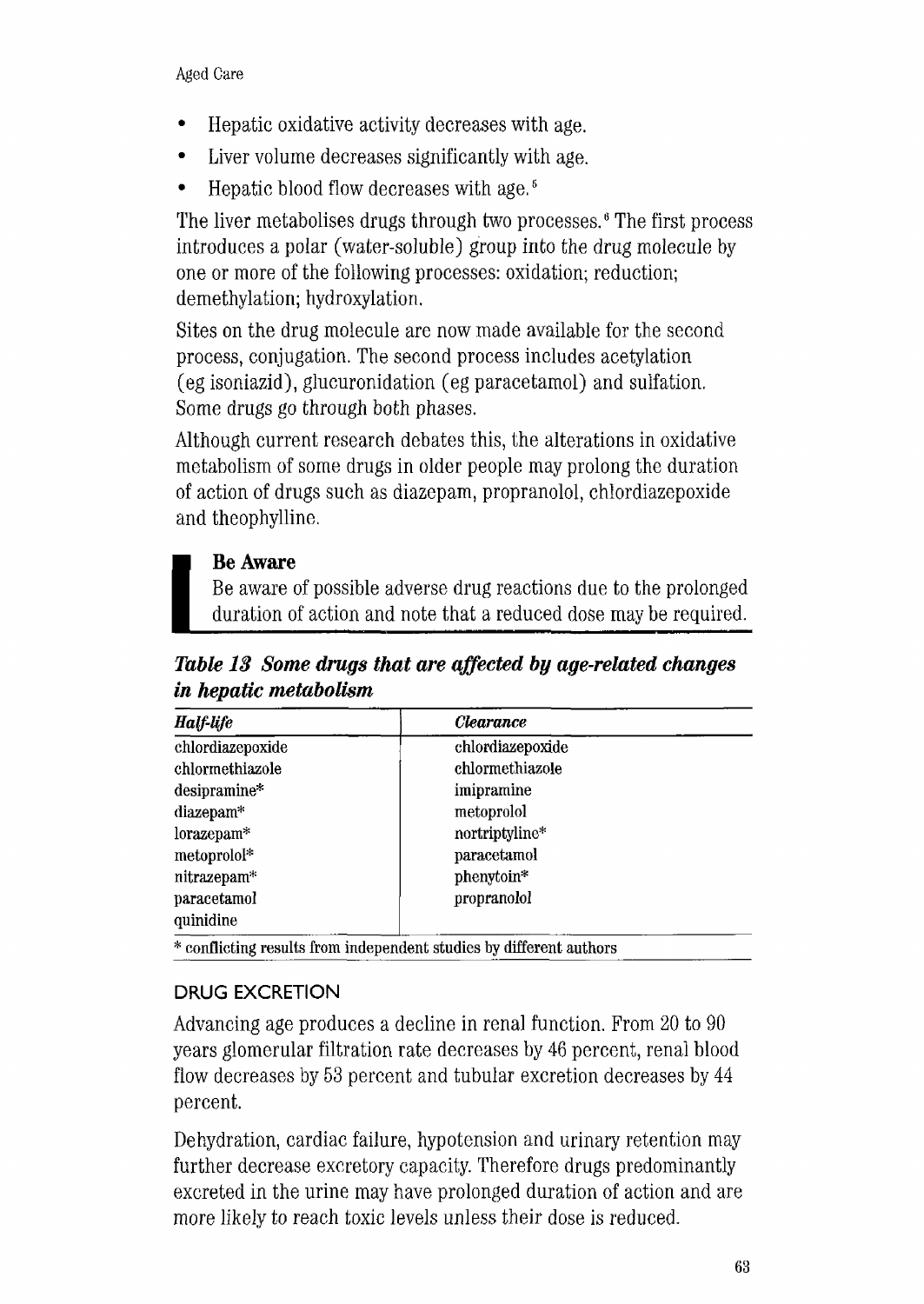| aciclovir       | cephalexin*    | lithium*       |
|-----------------|----------------|----------------|
| amantadine      | chlorpropamide | methotrexate   |
| amiloride       | cimetidine*    | metoclopramide |
| aminoglycosides | ciprofloxacin  | norfloxacin*   |
| amoxycillin     | disopyramide   | penicillin     |
| ampicillin      | enalapril      | pyrazinamide   |
| atenolol        | famotidine     | ranitidine     |
| captopril       | imipenem       | tetracycline*  |

*Table 14 Some drugs predominantly excreted* **by** *the kidney <sup>6</sup>*

### **RECEPTOR SENSITIVITY**

Older people become more sensitive to the effects of medication 7 possibly due to central receptor sensitivity changes. Toxic confusional states and postural hypotension secondary to medication adverse effects are more common in the elderly than younger people. This may be because of changes to the autonomic nervous system and brain acetylcholine levels. There is also an increased sensitivity to benzodiazepines with age via central gamma-aminobutyric acid receptor changes. *<sup>6</sup>*

Some drugs acting through receptor pathways include tricyclic antidepressants, phenothiazines, diuretics, nitrazepam, diazepam, hypnotics and propantheline.

### *Note: Lower doses of phenothiazines and psychotropic medications are often required.*

### **BIOAVAILABILITY**

The changes described in previous paragraphs coupled with a reduction in lean body mass, relative increase in body fat and impaired plasma protein binding result in a longer half-life for many medications.

Many drugs are stored in fat; in older people, as fat replaces muscle, drug storage is prolonged and the drug is eliminated more slowly.

Protein binding is very significant. The less plasma protein available for binding the more unbound drug there will be and therefore the more likely toxic effects are to occur. Thus, malnourished people and those with protein loss due to disease are vulnerable to intoxication.

Many adults with a developmental disability take prescribed medication and may have done so for much of their lives. In addition, they may take a number of over-the-counter medications and herbal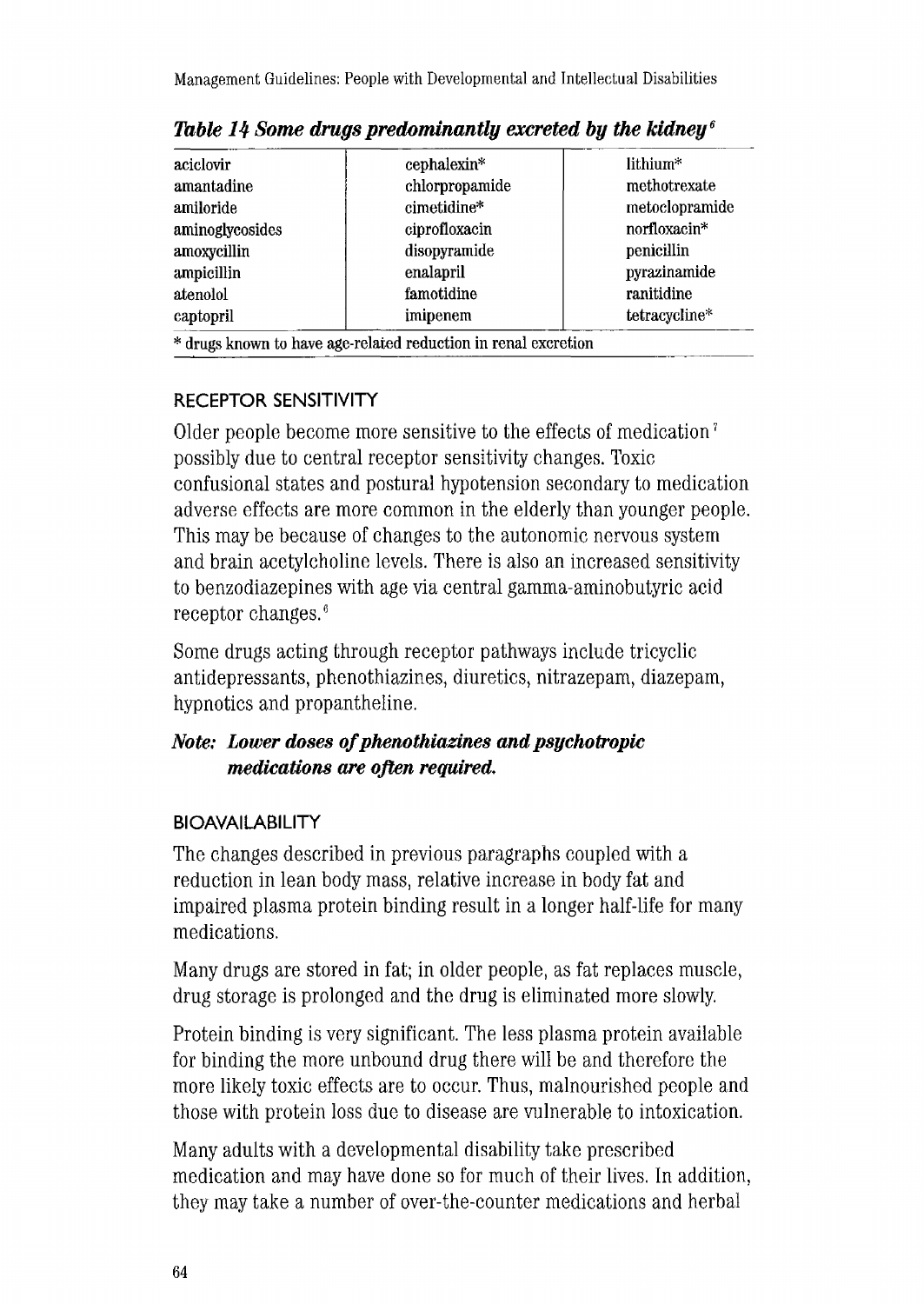preparations that they do not discuss with their doctor. 8 Thus, adverse effects from medications can occur if dosages are not readjusted<sup>1</sup> or if several different substances interact adversely.

| <b>Drug</b>    | Percent bound to albumin |
|----------------|--------------------------|
| amitriptyline  | 96                       |
| chlorpromazine | 99                       |
| diazepam       | 99                       |
| fluoxetine     | 95                       |
| phenytoin      | 91                       |
| promethazine   | 95                       |
| tolbutamide    | 95                       |
| warfarin       | 97                       |
|                |                          |

*Table 15 Some highly protein-bound drugs* <sup>6</sup>

### **MANAGEMENT**

Review medication regularly and cease any that is not necessary. Review indication for use of medication, especially neuroleptics used for challenging behaviours. Treat the cause where possible rather than symptom modification. Readjust medication dosage to lowest necessary for the desired treatment effect with metabolic and excretion changes in mind.

- Regularly monitor renal function and serum levels of appropriate drugs, eg lithium, antiepileptics.
- Encourage the individuals/carers to discuss all therapeutic substances taken, including over-the-counter preparations, herbal remedies and other doctors' prescriptions.
- Maintain close liaison with the patient's other prescribers, eg specialists, hospital medical staff.
- Encourage the individual to access one pharmacist and one doctor for all the therapeutic substances and request the pharmacist to note over-the-counter preparations purchased as well as prescribed drugs.
- Consider reports of changes in behaviour or mood and reports of confusion in the light of adverse drug reactions or toxic levels of medication.

## **VISION AND HEARING IMPAIRMENT**

Decline in vision and hearing is common in older people<sup>8</sup> with 60 percent of individuals over 65 experiencing presbycusis and some also suffering from tinnitus.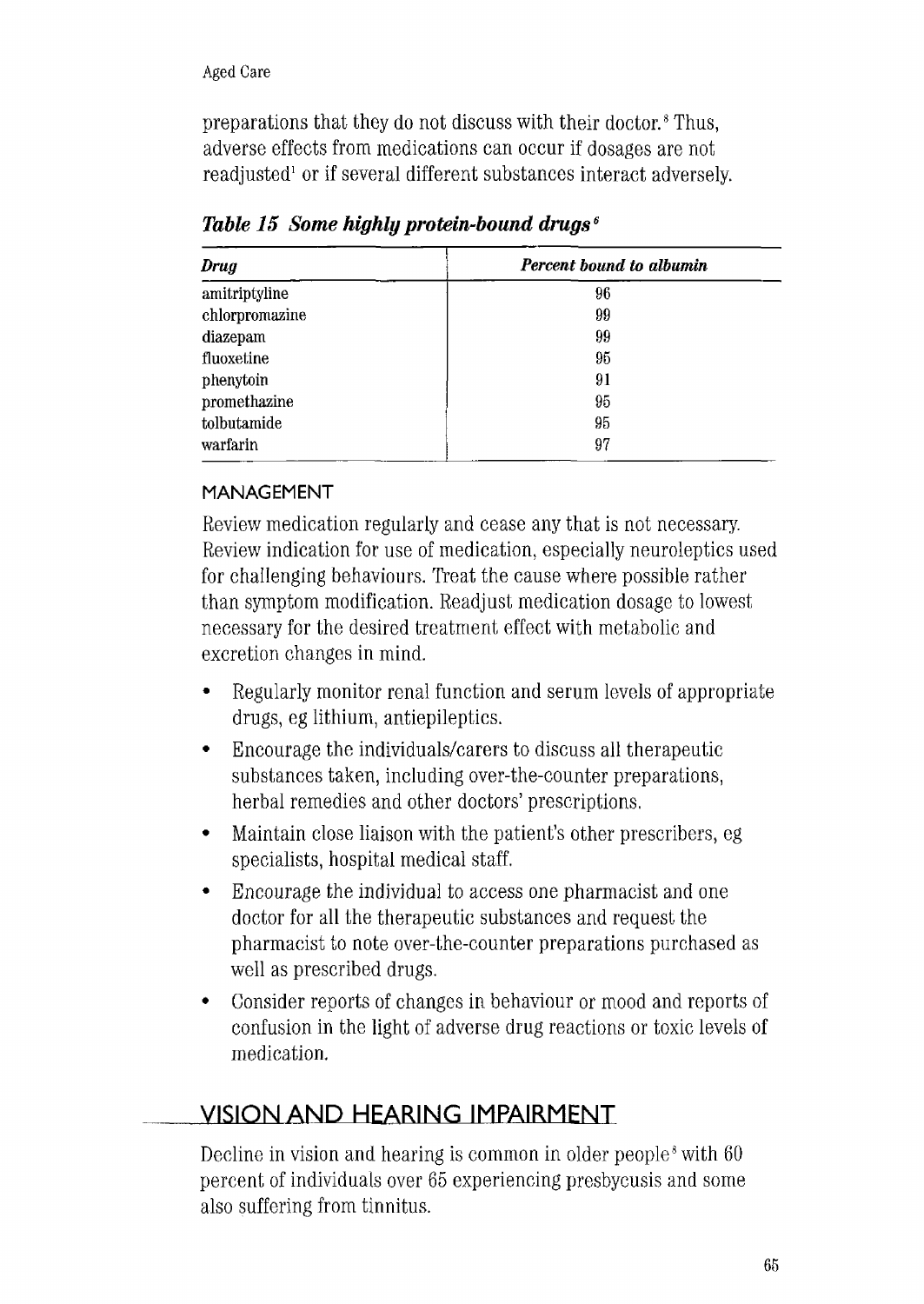Such losses can result in social isolation, confusion, and apparent loss of skill, and in the case of visual changes an increased risk for falling. Older adults with a developmental disability may be unable to report sensory losses and may be unaware of how such losses impact on their ability to function in their environment. In addition, carers may attribute nonresponse to behavioural aspects ( eg stubbornness) rather than to a sensory impairment.

- Ensure regular hearing and vision assessments by service providers specialised in dealing with people with disabilities.
- Advise family members and carers on good communication practice; consult the Australian Hearing Services or a speech therapist.
- Ensure that carers understand that older individuals require well-lit areas and glare-free environments in order to function safely and optimally.
- Referral to a speech therapist may be beneficial if communication is impaired by sensory loss or the individual is having difficulty in seeing or using his/her communication aid.

## **SKIN AND TEMPERATURE HOMEOSTASIS**

Older people's skin becomes paler, wounds do not heal as quickly and skin becomes more vulnerable to sun damage. *7* It is also less able to produce sweat. Adults with a developmental disability may not be aware of the importance of wearing sunscreen and that some medication, such as certain neuroleptics, may make them more vulnerable to sunburn. 8

A decrease in the number of sweat glands in the older individual also means that heat dissipation is more difficult. In addition, ageassociated breakdown in collagen and elastin fibres result in thinner, less pliable skin with less subcutaneous fat. This interferes with insulation and older individuals are more susceptible to cold.<sup>7,8</sup> Individuals with disabilities may not voice their discomfort or may not be able to rectify the situation themselves.

Older adults experience less thirst, therefore they have an increased risk for dehydration and heat stroke. 8 The risk for older adults with a developmental disability may be increased as they may have difficulty drinking<sup>2</sup> and may also avoid drinking in an effort to manage incontinence.

• Provide health promotion on the importance of sunscreen and not staying out in the sun for long periods.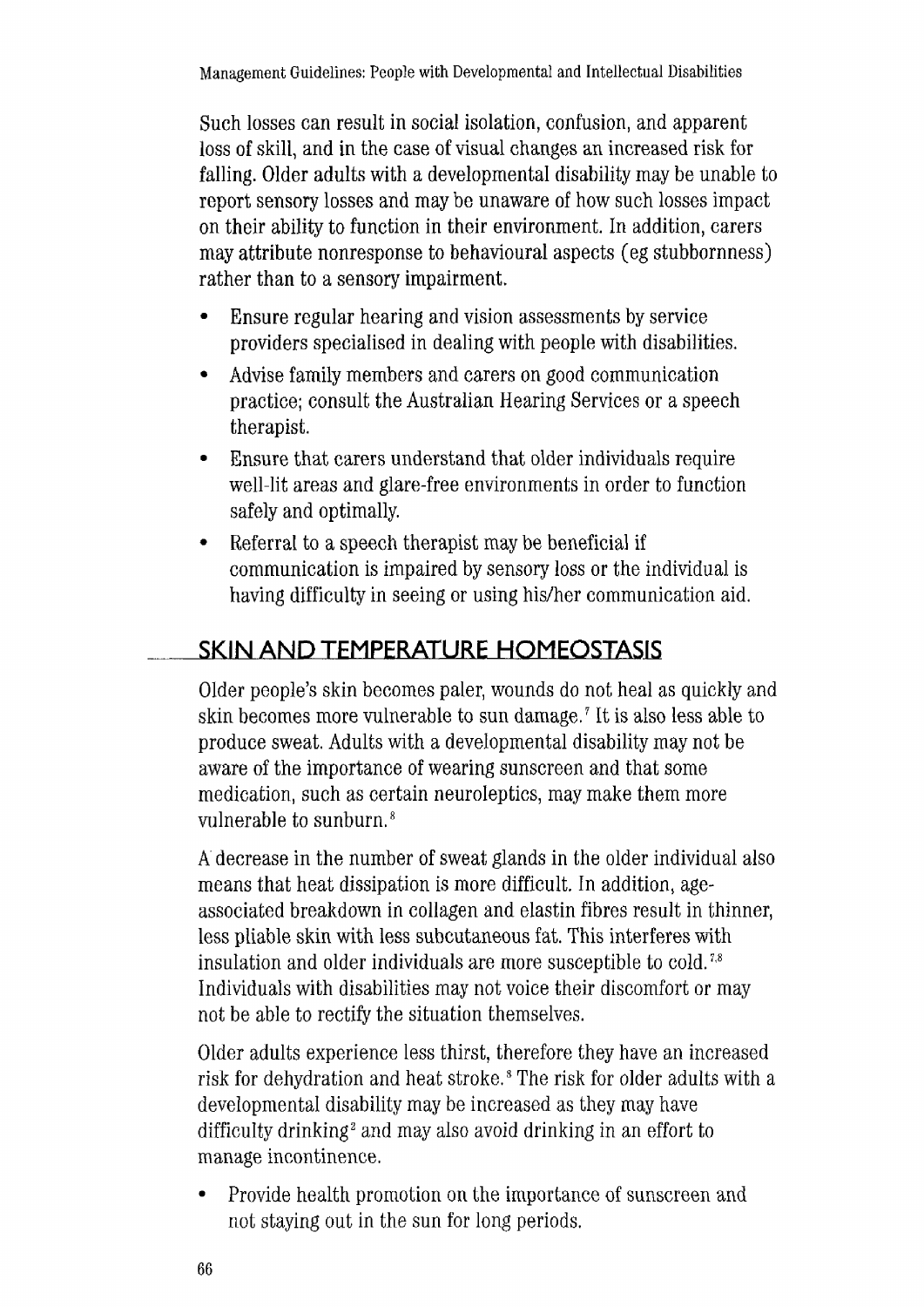- Ensure that carers are aware of the importance of monitoring an individual's body heat, and avoidance of long periods unattended in either the sun or shade.
- Help carers understand the importance of ensuring that the individual is warmly/coolly dressed as appropriate and that the need for more or less clothing can change quickly, eg moving from a sunny verandah into the house.
- Ensure that the individual or carers understand the importance of adequate fluid intake during warm weather.

## **CONSTIPATION**

Many individuals with a developmental disability have poor bowel function as a result of poor toiletting habits, lack of dietary fibre, inadequate intake of liquid, inactivity or medications, eg phenothiazines, verapamil. 1 · 8 The general population tends to lose bowel motility in the ageing process, thus individuals with a developmental and/or physical disability are at risk of severe problems with constipation that can result in both physical and behavioural problems.

Educate the individuals and carers on the importance of exercise, adequate intake of dietary fibre and fluid. Assisting the individuals to develop regular bowel habits and monitoring bowel output regularly are also important. A change in bowel habit might be an indication of the development of bowel pathology. See the chapter, Adult Healthcare, p.47, for specific therapies.

## **URINARY INCONTINENCE**

Urinary incontinence is very frequent in older age groups, but is *not*  part of the normal ageing process. It is usually caused by a treatable medical problem such as an infection, although it is commonly mistaken for a behavioural problem, eg attention-seeking behaviour. Communication difficulties, mobility and cognitive problems complicate management.

For assessment and management of urinary incontinence, see the chapter, Adult Healthcare, p.47.

## **CARDIOVASCULAR AND CEREBROVASCULAR DISEASE**

The incidence of cardiovascular and cerebrovascular disease in individuals with a developmental disability (excluding people who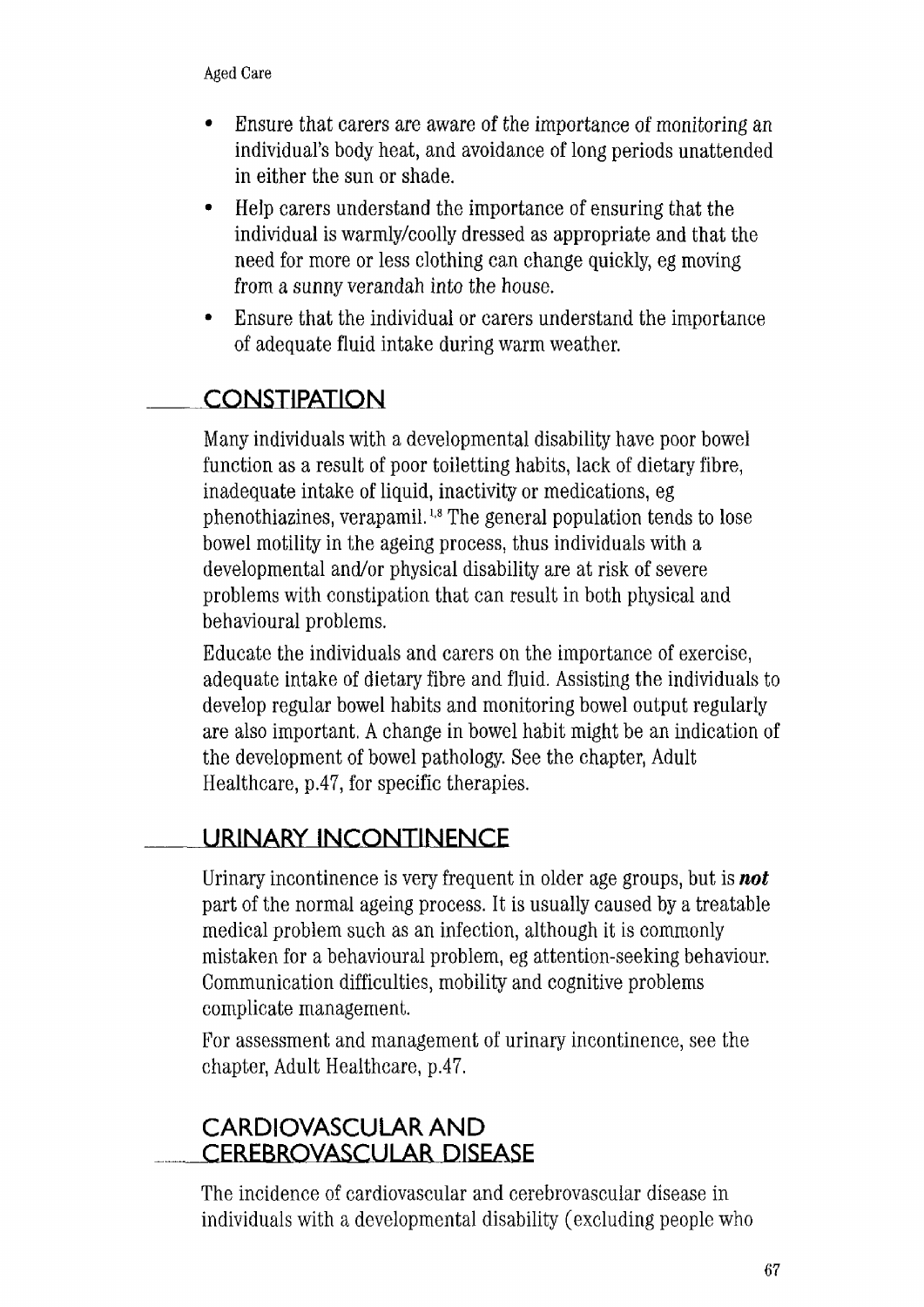have Down syndrome) appears similar to that of an ageing population without developmental disability. Most common are congestive cardiac failure, ischaemic heart disease and cerebrovascular accident. However, the incidence of hypertension is lower.

- Manage cardiovascular problems as for older people without disability.
- Identify cardiovascular risk factors.
- Provide regular physical assessments, especially blood pressure and obesity.
- Implement health promotion, eg weight control through dietary and nutritional advice and exercise.

### **Be Aware**

Obstacles such as communication difficulties and polypharmacy may mask the underlying diagnosis. Accurate diagnosis and management can be difficult.

Symptom presentation can be altered by developmental disability.

## **EPILEPSY**

Persons with a lifelong history of epilepsy and antiepileptic therapy are at increased risk of osteoporosis and consequently fractures.<sup>1</sup> Drug interactions can affect therapeutic blood levels. Phenytoin can cause folate deficiency.

For management guidelines see the chapter, Epilepsy, p.131.

- Monitor medication by serum levels and minimise adverse reactions.
- Educate the individuals and carers on the importance of weightbearing exercise.
- Educate the individual and carers on the importance of adequate vitamin D intake.
- Ensure that the individual has adequate calcium intake.
- Provide appropriate treatment of osteoporosis after diagnosis.

### **CONFUSION**

Acute confusional states are common in ageing individuals with an intellectual disability. Many conditions can present as confusion including depression, 1 delirium, dementia and pain.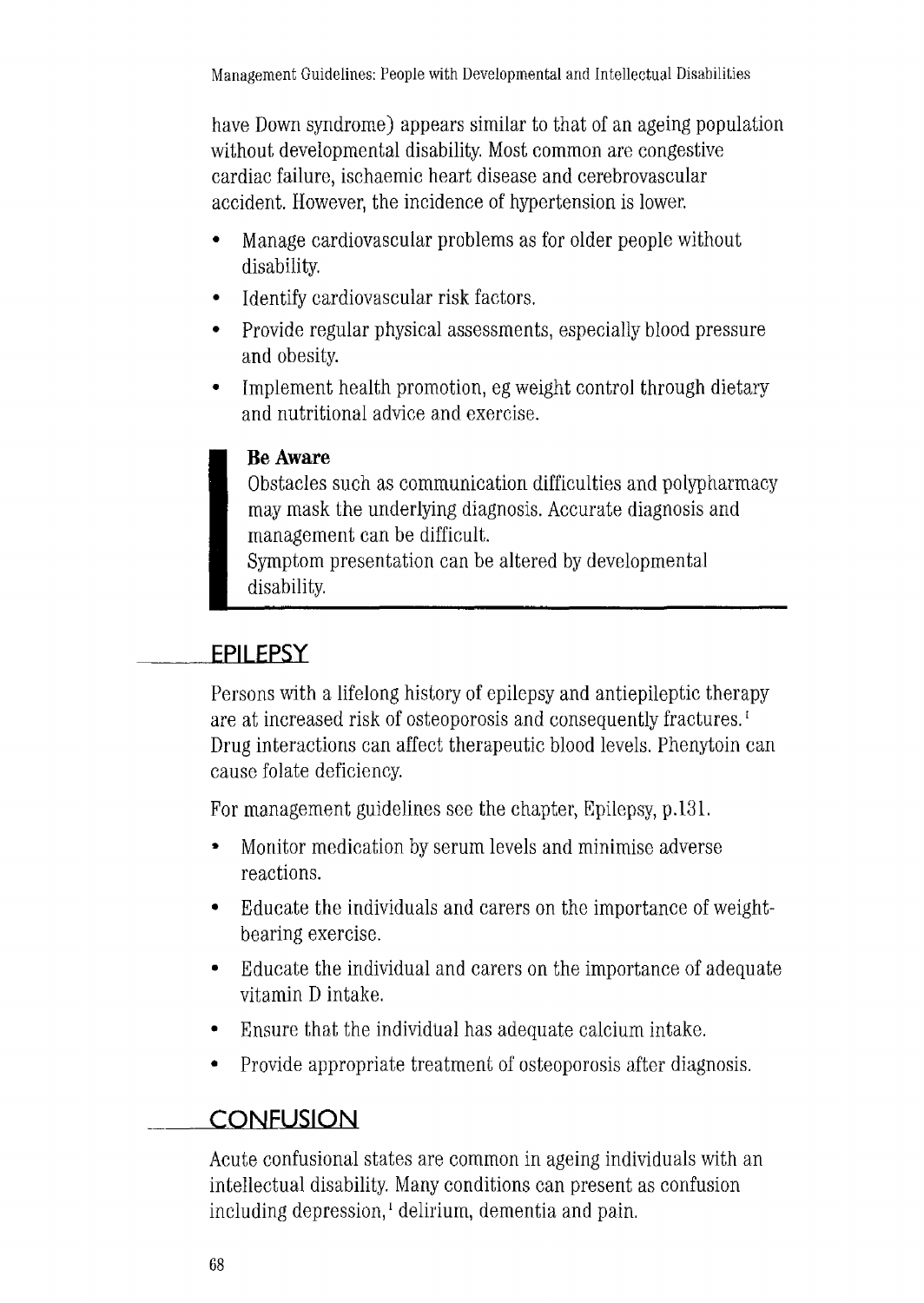Delirium resulting from acute illness such as infection, myocardial infarction, or drug toxicity, can be mistaken for a behavioural problem by carers and staff. Evaluation of dementia or new cognitive impairments is more difficult secondary to underlying or baseline intellectual impairment. Rate of onset of the confusional state, attention to acute illness and associated features helps in accurate diagnosis.

- Establish whether the confusion is of recent onset or developed over a longer period of time.
- Evaluate medication levels.
- Screen for acute illness, metabolic disorder, infections, myocardial infarction, cerebrovascular accident, thyroid deficiency and vitamin  $B_{12}$  deficiency.
- Assess for slow onset of global impairment that may indicate dementia, taking into account baseline intellectual ability.
- Assess for depression, with attention to mood, appetite and level of activity.
- Refer for neuropsychological assessment for in-depth evaluation if necessary.
- Refer to Aged Care Assessment Team or Aged Psychiatry Assessment and Treatment Team for specialist evaluation if necessary.

## **GRIEF, BEREAVEMENT AND DEPRESSION**

Old age is a time of loss and bereavement for people with a developmental disability<sup>3,9</sup> just as for those without a disability.<sup>4,7</sup> The prevalence of psychiatric illness in people with an intellectual disability is known to be high, and people with an intellectual disability appear to be particularly vulnerable to depressive illness.

- Adults with developmental disabilities may experience long periods of grief and depression, particularly at a time of loss and this may not be recognised.
- Older people with an intellectual disability may verbalise that all is well when it is not and carers often take such statements at their face value.
- Atypical presentations are common and accurate diagnosis of depression can be missed, eg behaviour considered to be a form of challenging behaviour. 9
- The spectrum of depressive disorders range from minor depressive symptoms to life threatening depressive illness. 9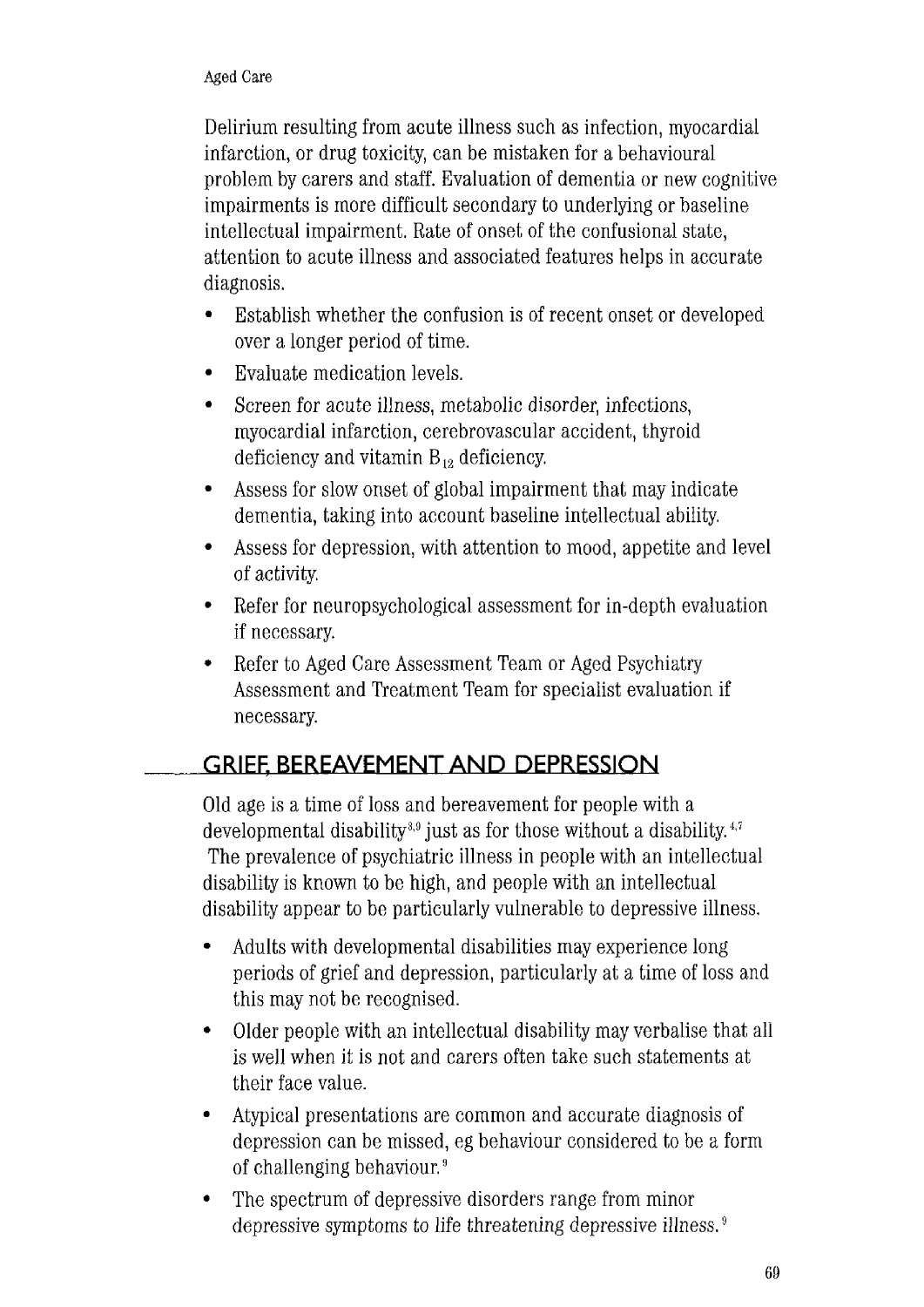Management Guidelines: People with Developmental and Intellectual Disabilities

• The suicide rate in Australia is highest for men aged 75 and over but little is known of the potential suicidal behaviour or suicidal feelings of adults with a developmental disability. 10

### **Be Aware**

It may be difficult to differentiate between depression, early stages of dementia and individuals that are reacting to sensory and/or environmental deprivation or sudden life changes. Dementia, particularly Alzheimer's disease, may be overdiagnosed while depression may be underdiagnosed. 9

### **ASSESSMENT**

The following issues should be investigated.

- Rate of onset (dementia is slow, depression can be fast).
- Whether the individual has suffered recent loss, including bereavement, change of living arrangements, change of carers, or losses that may have occurred at a much earlier age.
- Whether there is a history of childhood abuse.
- Whether there is a history of substance abuse.
- Previous history of depression or family history of mental illness.
- Review current medication.

### **MANAGEMENT**

- Explain to the family/carers the different stages of grief and how they may be manifested.
- Encourage family/carers to allow the individual to express his/her grief and if necessary refer to an experienced grief counsellor.
- Provide appropriate antidepressant medication.
- Monitor any prescribed medication carefully and ensure that no other substances are being taken that may react adversely with new medication.
- Provide appropriate referral to a multidisciplinary team skilled in managing psychiatric disorders in older disabled people, such as the Aged Psychiatry Assessment and Treatment Team (formerly the Psychogeriatric Assessment).
- If necessary, refer to a psychiatrist (preferably one experienced in working with people with intellectual or developmental disabilities).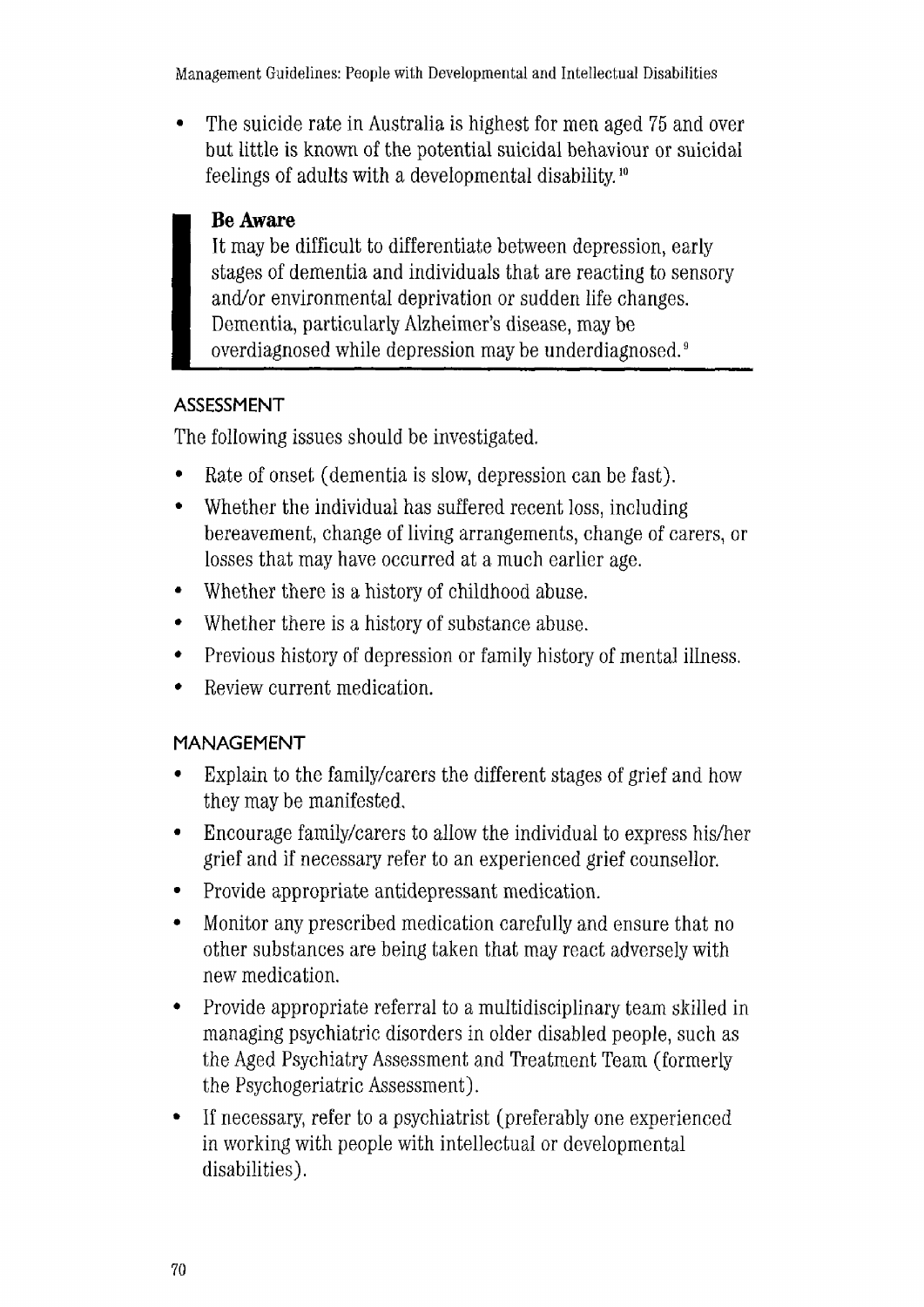## **ACCESS AND ENVIRONMENT**

Although matters relating to access are traditionally dealt with by occupational therapists and physiotherapists, the doctor may need to advise individuals and their carers on environmental modifications that will improve the quality of life of an ageing person with a developmental disability. The following points may require consideration.

### **LIGHTING**

Older individuals typically require more light to see adequately but are susceptible to glare. Blinds and curtains that diffuse light may be helpful. Shiny polishes and paints should be avoided, especially in kitchens and bathrooms. 8

### **NOISE**

Background noise may be a problem, particularly in institutions or shared houses. Conversations in a noisy environment ( eg with music playing or noisy appliances) should be avoided if the individual has any hearing impairment.

### **MANUAL DEXTERITY**

Any decrease in manual dexterity may make opening bottles, jars and doors more difficult. This applies to the ageing carer just as much as to the individuals with a developmental disabihty. Opening childproof medication or blister packs may be problematic and in such cases the doctor can request medication is put in a Dosette<sup> $\mathcal{B}$ </sup> or similar container.

### **MODIFICATIONS TO THE ENVIRONMENT**

Environmental modification and simple safety measures ( eg bathroom doors that open outwards, the addition of ramps and rails, equipment such as a wheelchair or scooter) may make the difference between a person remaining at home or being moved into institutional care. There is an obligation to support the person with a developmental disability or their ageing carer in obtaining environmental modification and equipment that will enable them to have an optimal quality of life.

### **REFERENCES**

**1** Adlin M. Health care issues. In: Sutton E, Factor AF) Hawkins BA, Heller T and Seltzer GB, editors. Older Adults with Developmental Disabilities, Baltimore: Paul H Brookes Publishing Co, 1993: 49-90.